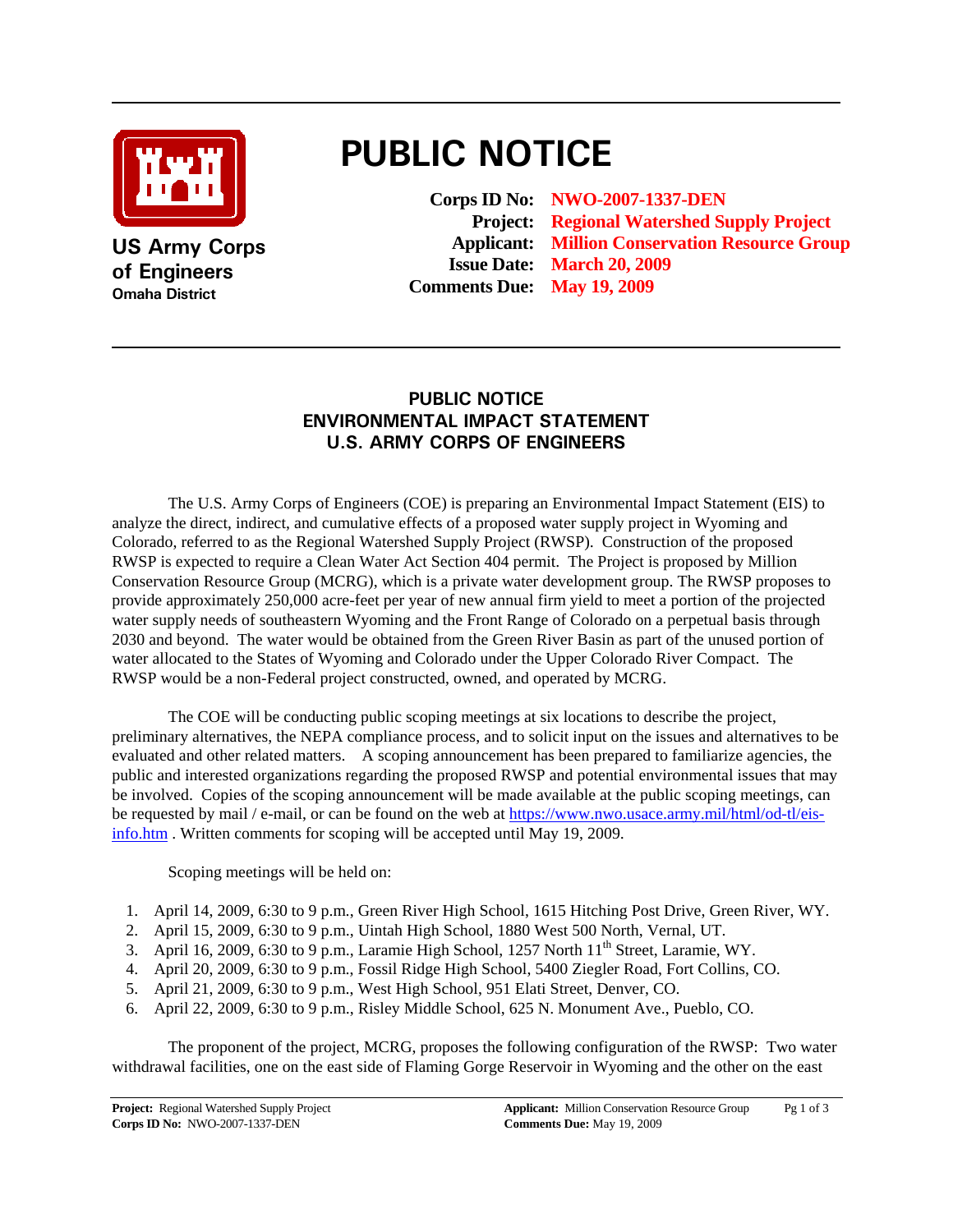bank of the Green River in Wyoming approximately 200 feet downstream of the Seedskadee National Wildlife Refuge; one water treatment storage reservoir located near the Green River intake system; water pipeline system (approximately 560 miles in length and a diameter of 72 to 120 inches) from the two withdrawal points to southeastern Wyoming and the Front Range of Colorado (Wyoming-Colorado State Line to Pueblo); one regulating reservoir located along the western end of the pipeline system; approximately sixteen natural gaspowered pump stations located along the pipeline route; temporary (construction phase) and permanent (operation and maintenance phase) access roads; three water storage/flow-regulation reservoirs (Lake Hattie in Wyoming [available volume of approximately 40,000 acre feet]; proposed Cactus Hill Reservoir near Fort Collins, CO [185,000 acre-foot capacity]; and the proposed T-Cross Reservoir to be constructed near Pueblo, CO [25,000 acre-foot capacity]); outlet structures at each reservoir consisting of water treatment facilities; on-site transformers and overhead power lines from local electrical grids for the water withdrawal and storage reservoir facilities; and water delivery systems from the storage reservoirs to water users.

The potential water users for the proposed project are expected to include agriculture, municipalities, and industries in southeastern Wyoming and the Front Range of Colorado. In Wyoming, approximately 25,000 acre-feet of water would be delivered annually to users in the Platte River Basin. The remaining 225,000 acre-feet of water would be delivered annually to the South Platte River and Arkansas River basins in Colorado.

The COE is utilizing a 3<sup>rd</sup> party contractor, AECOM, to prepare the EIS. The EIS will be prepared according to the COE's procedures for implementing the NEPA of 1969, as amended, 42 U.S.C. 4232(2)(c), and consistent with the COE's policy to facilitate public understanding and review of agency proposals. As part of the EIS process, a full range of reasonable alternatives, including the Proposed Action and No Action, will be evaluated. Additional alternatives defined at this time by the applicant include four alternative withdrawal points that would involve withdrawal only from the Green River (two separate points) or Flaming Gorge Reservoir (two separate points). A different pipeline segment would connect each alternative withdrawal point to the mainstem pipeline route. Alternative storage reservoirs in the Front Range of Colorado also may be considered for the Project.

The COE has invited the U.S. Bureau of Reclamation, U.S. Bureau of Land Management, the U.S. Forest Service, the U.S. Environmental Protection Agency, and the U.S. Fish and Wildlife Service to be cooperating agencies in the preparation of the EIS. Other Federal, State, and local agencies and officials, Indian Tribes, and other interested parties are invited to participate in the EIS review process to ensure compliance with relevant laws and regulations.

## **Questions and comments regarding the proposed action and EIS should be addressed to:**

Ms. Rena Brand, Regulatory Specialist U.S. Army Corps of Engineers, Omaha District Denver Regulatory Office 9307 S. Wadsworth Blvd. Littleton, CO 80128-6901 Phone (303) 979-4120 Fax (303)-979-0602 E-mail address to submit comments: [MCRG.EIS@usace.army.mil](mailto:MCRG.EIS@usace.army.mil)